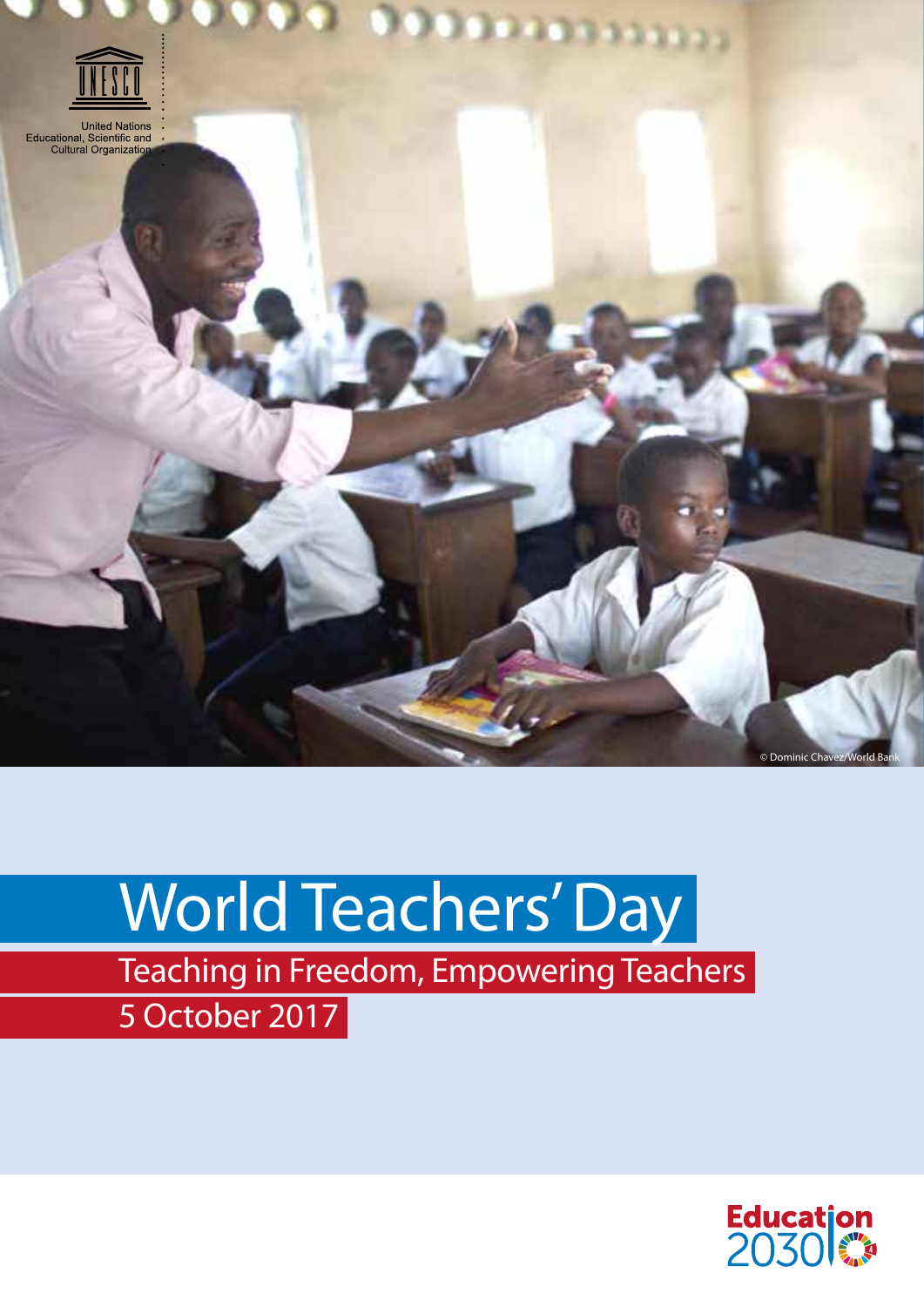# Teaching in Freedom,

# Empowering Teachers

### *Each year, World Teachers' Day focuses on a theme addressing*



*enablers and challenges to the advancement of the teaching profession.* 

This year, the chosen theme is: "Teaching in Freedom, Empowering Teachers."

It reaffirms the value of empowered teachers and recognizes the challenges to their freedom encountered across the globe.

This year, we also celebrate the 20<sup>th</sup> anniversary of the *1997 UNESCO Recommendations concerning the status of higher education personnel.*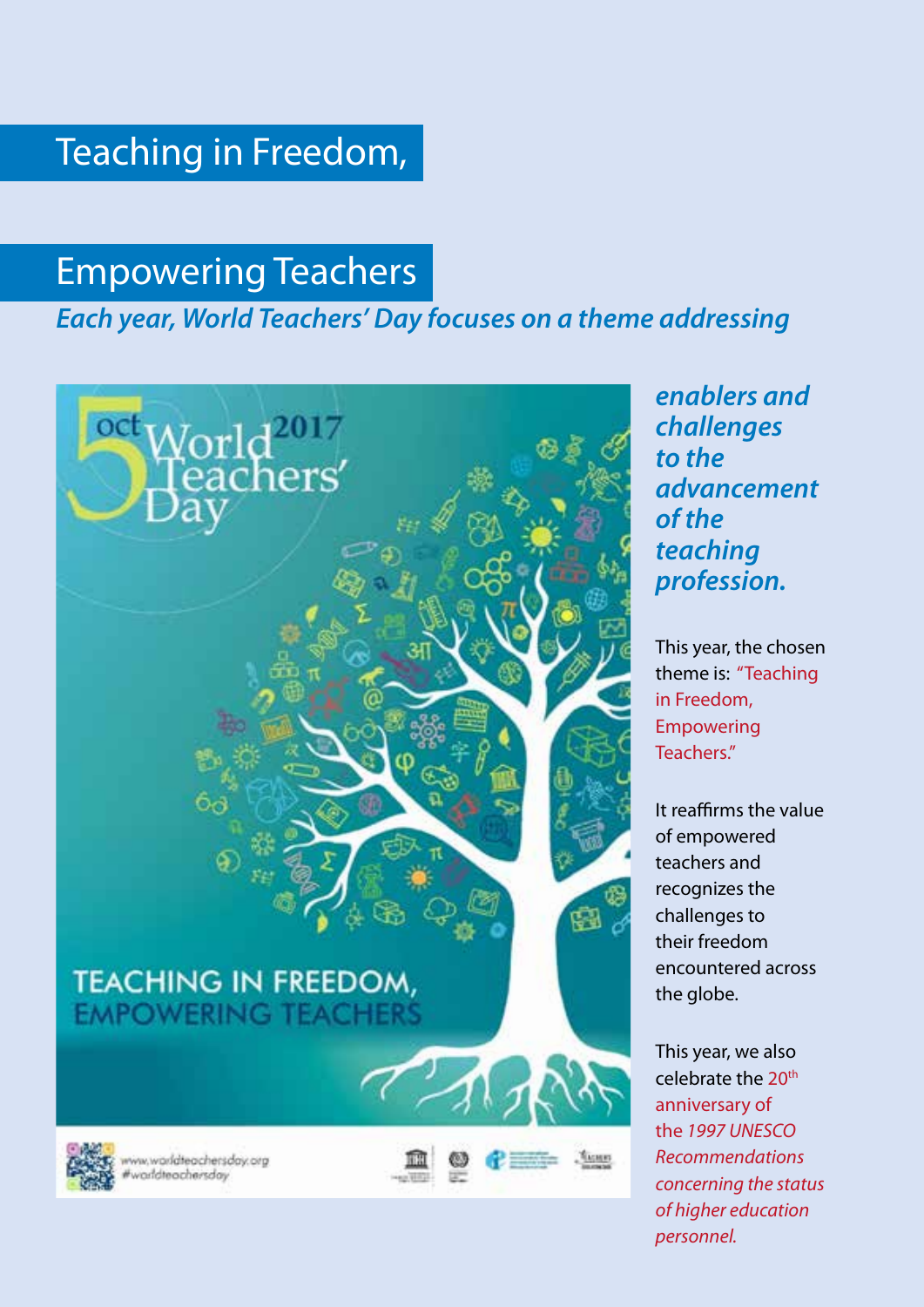### Teaching in Freedom

**Academic freedom is critical for teachers at every level of education.**

But in many countries, academic freedom and teacher autonomy are under pressure.

Freedom to teach means:

- Having the right to choose the most appropriate teaching methods and approaches that enable effective, inclusive, and equitable education for all learners;
- Being able to teach in safety and security during times of political change, instability, and conflict.





### Empowering Teachers

**For every girl, boy, woman, and man, a highly skilled, valued, and empowered education workforce** is the surest path to providing a quality education.

Being an empowered teacher means:

- Having access to high-quality initial training and opportunities for continuous professional development;
- Having the professional autonomy to make decisions in developing and organizing curricula;
- Contributing to building the profession's knowledge base by innovating, exploring, and engaging in up-to-date pedagogical research.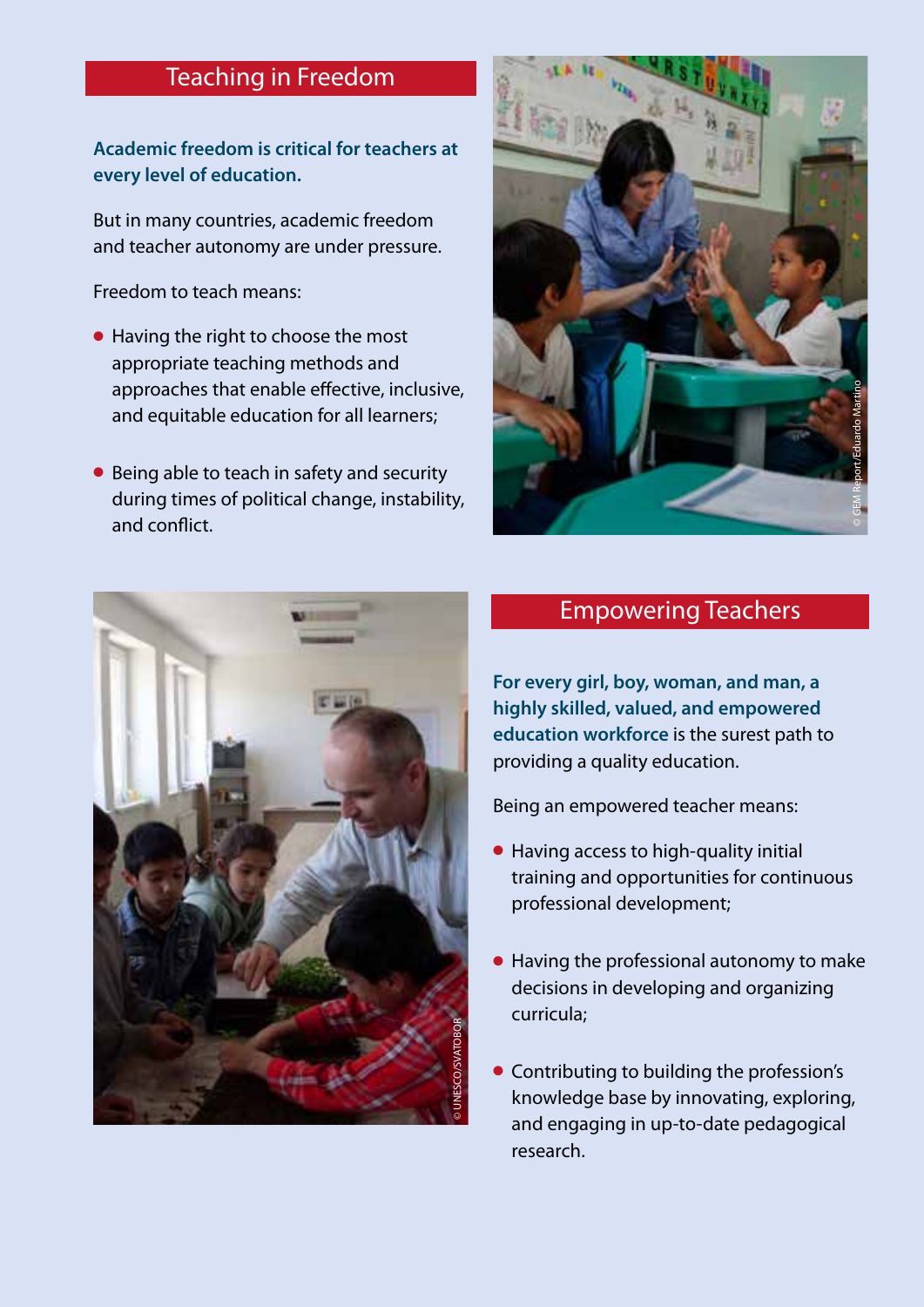# Programme

### Thursday 5 October 2017 Room II

## Morning

| $9:00 - 10:00$  | <b>Registration</b>                                                                                                                                                                |
|-----------------|------------------------------------------------------------------------------------------------------------------------------------------------------------------------------------|
| $10:00 - 10:45$ | <b>Official Opening Ceremony</b>                                                                                                                                                   |
|                 | Master of Ceremony: Edem Adubra, Chief, Section of Teacher Development<br>& Head, Secretariat of the International Task Force for Teachers, Education<br>Sector, UNESCO            |
|                 | <b>Chair:</b> Qian Tang, Assistant Director-General, Education, UNESCO                                                                                                             |
|                 | <b>Opening address</b> by Irina Bokova, Director-General, UNESCO<br>$\bullet$                                                                                                      |
|                 | Statement by Oliver Liang, Head of Public and Private Services Unit,<br>$\bullet$<br>Sectoral Policies Department, International Labour Organization                               |
|                 | • Statement by David Edwards, Deputy General Secretary, Education<br>International                                                                                                 |
|                 | • Statement by Anita Lehikoinen, Permanent Secretary, Ministry of<br>Education and Culture, Republic of Finland                                                                    |
| $10:45 - 11:15$ | Keynote Speech: 20 Years of Higher-Education Reforms - How the 1997<br>Recommendation is Helping Countries Achieve SDG4 Targets                                                    |
|                 | Chair: Sonia Guerriero, Senior Programme Specialist, Section of Teacher<br>Development, Education Sector, UNESCO                                                                   |
|                 | Nada Moghaizel-Nasr, Professor, Honorary Dean, Delegate of The Rector<br>$\bullet$<br>for Quality Assurance and University Pedagogy, Saint Joseph University of<br>Beirut, Lebanon |
| $11:15 - 12:30$ | Panel 1: Progress and Challenges in Academic Freedom and Institutional<br>Autonomy                                                                                                 |
|                 | Chair: Peter Wells, Chief, Section of Higher Education, Education Sector,<br><b>UNESCO</b>                                                                                         |
|                 | James L. Turk, Distinguished Visiting Professor and Director, Centre for Free<br>$\bullet$<br>Expression Faculty of Communication and Design, Ryerson University,<br>Canada        |
|                 | Tarek Ahmad, Post-Doctoral Fellow, University of Heidelberg, Germany<br>$\bullet$                                                                                                  |
|                 | Katarzyna Kubacka, Research Officer, Global Education Monitoring Report,<br>$\bullet$<br><b>UNESCO</b>                                                                             |
| $12:30 - 14:00$ | Lunch Break                                                                                                                                                                        |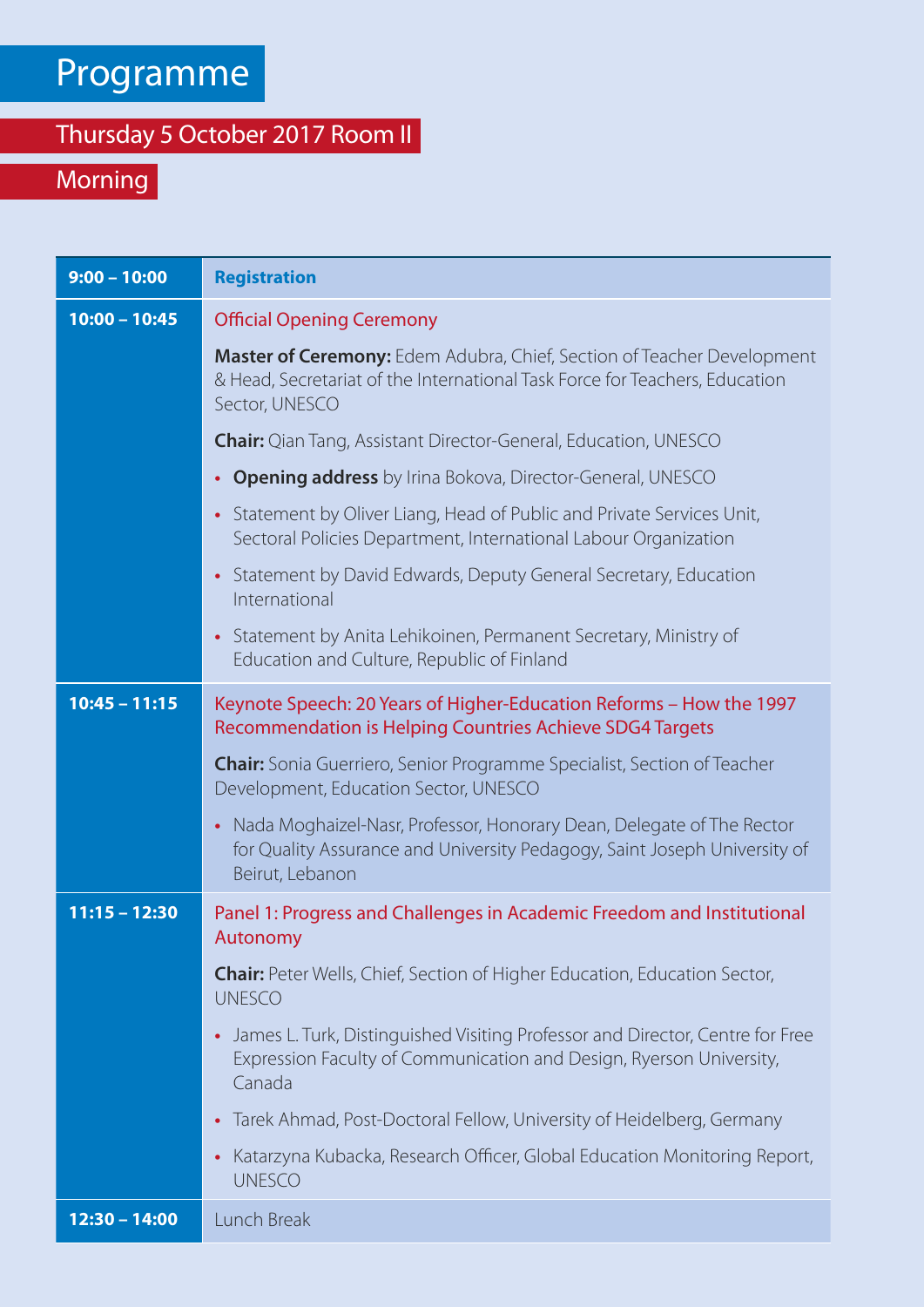# Programme

# Thursday 5 October 2017 Room II

## Afternoon

| 14:00-16:30     | Panel 2: Higher-Education Responses to New Demands for Quality,<br>Inclusion, and Equity                                                                                        |
|-----------------|---------------------------------------------------------------------------------------------------------------------------------------------------------------------------------|
|                 | <b>Chairs:</b> Florence Ssereo, Programme Specialist, Section of Teacher<br>Development, UNESCO and Paz Portales, Programme Coordinator, Section<br>of Higher Education, UNESCO |
|                 | Part A. - The Institutional Perspective                                                                                                                                         |
|                 | • Julio Fernandez Techera, Chancellor, Catholic University, Uruguay                                                                                                             |
|                 | • Blandine Poos, Director, National School for Teachers (ENI), Brazzaville,<br>Republic of Congo                                                                                |
|                 | Elifas Bisanda, Vice-Chancellor, Open University of Tanzania<br>$\bullet$                                                                                                       |
|                 | • Gisela Siririka, Senior Education Officer, Broad Curriculum, Namibia                                                                                                          |
|                 | Part B. - Practitioners' Perspective                                                                                                                                            |
|                 | • Hawa Tagro, Director, CAFOP, Côte d'Ivoire                                                                                                                                    |
|                 | • Maurice Nkusi, Acting Director, Teaching and Learning Unit, Namibia<br>University of Science and Technology, Windhoek, Namibia                                                |
|                 | • Ndawula Stephen, Director, Open and Distance Learning, Kyambogo<br>University, Kampala, Uganda                                                                                |
| $16:30 - 17:00$ | <b>Closing Ceremony</b>                                                                                                                                                         |
|                 | • Concluding remarks by Georges Haddad, President, Université Paris 1<br>Panthéon-Sorbonne, France                                                                              |
|                 | • Official closing by Jordan Naidoo, Director, Division for Education 2030<br>Support and Coordination, Education Sector, UNESCO                                                |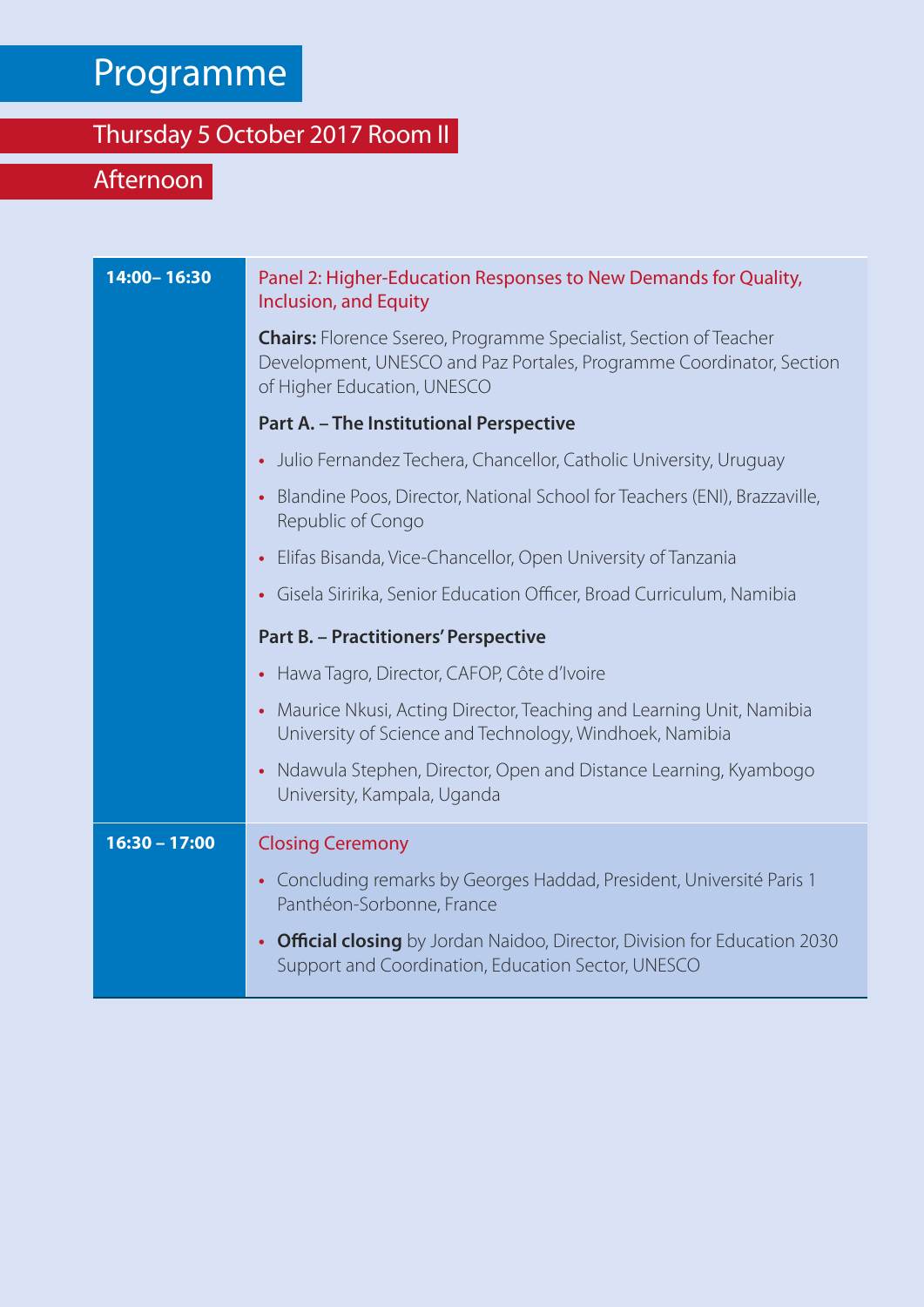World Teachers' Day, held annually on 5 October, is a UNESCO initiative devoted to celebrating and highlighting the contribution of teachers to the education and development of our future citizens.

UNESCO proclaimed 5 October to be World Teachers' Day in 1994 to celebrate the great step made for teachers on 5 October 1966, when a special intergovernmental conference convened in Paris by UNESCO in cooperation with the ILO adopted the *UNESCO/ILO Recommendation concerning the Status of Teachers.*

The day is celebrated worldwide and brings is celebrated worldwide and brings together governments, multi- and bilateral organizations, NGOs, private sectors, teachers, and educational experts in the field of teaching to mark achievements and reflect on ways to address the remaining challenges for the promotion of the teaching profession.

The yearly event is a natural extension of is a natural extension of UNESCO's year-round work in promoting and advocating for teachers, ensuring that this profession continues to play a vital and central role in the sustainable societies we seek by providing every learner with a quality lifelong education.

World Teachers' Day is celebrated in partnership with UNICEF, UNDP, the International Labour Organization, and Education International.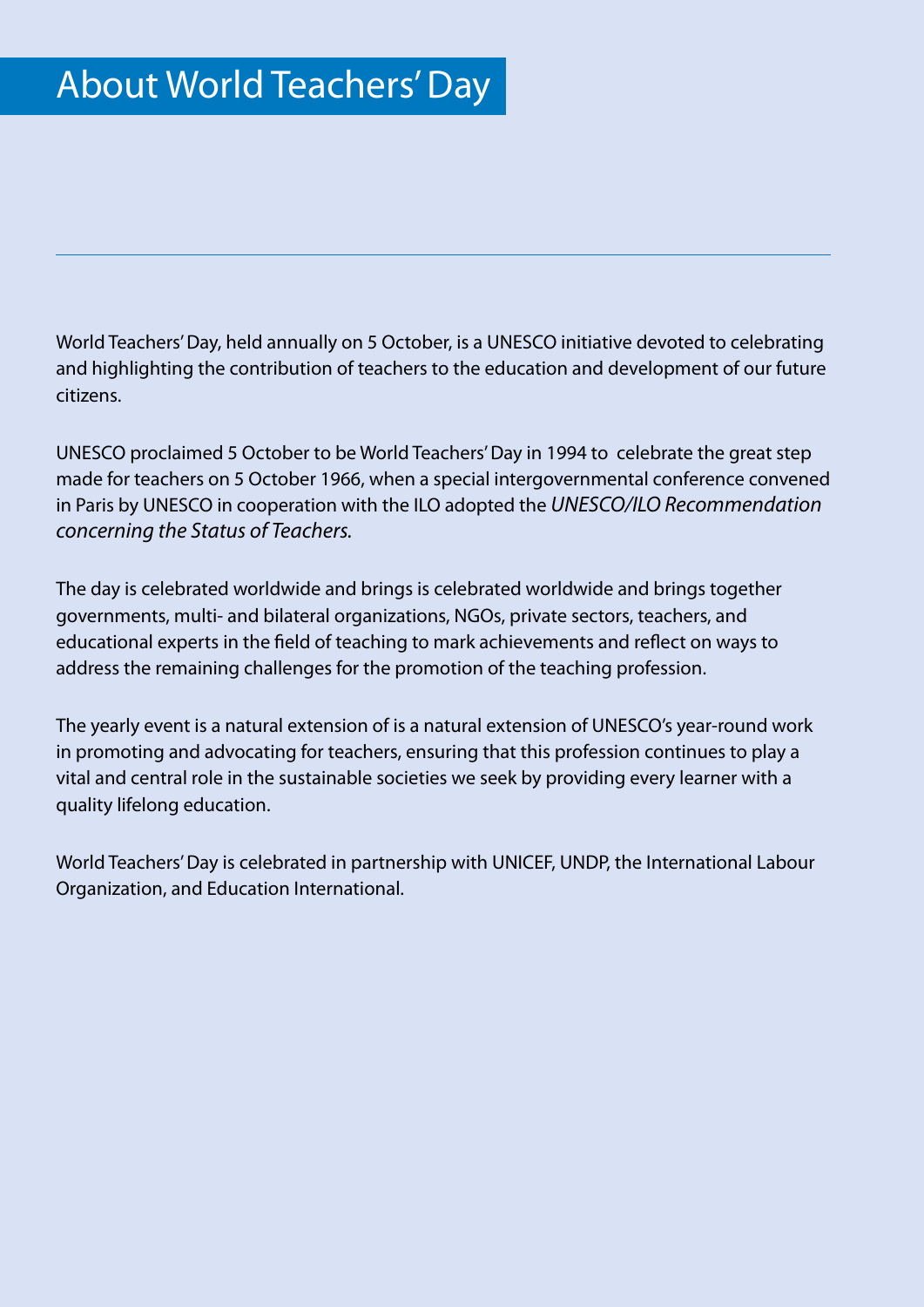# the Right to Education

### **Sustainable Development Goals 2015 - 2030**

The guarantee of the right to education implies a fair distribution of knowledge, information, and skills and access to a quality and equitable education. This is why the **Education 2030 Agenda for Sustainable Development** entrusts UNESCO to lead and coordinate Sustainable Development Goal (SDG) 4, which has a target calling for a substantial increase in qualified teachers.

Of the 17 Sustainable Development Goals adopted in 2015, **SDG4** is dedicated to education. **The dedicated target on teachers** commits Member States to *"ensure that teachers and educators are empowered, adequately recruited, well-trained, professionally qualified, motivated and supported within well-resourced, efficient and effectively governed systems."*